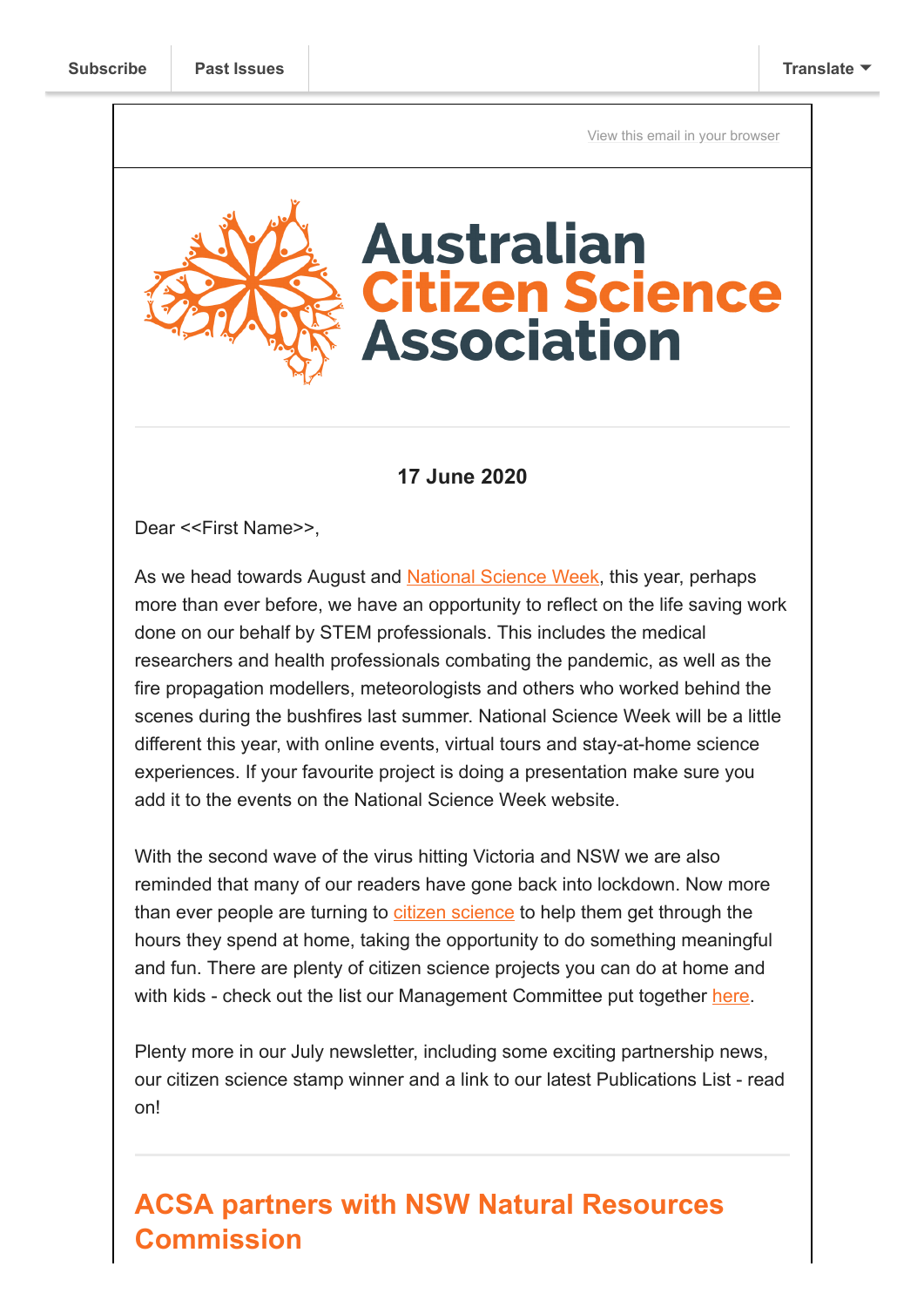#### their Forest Monitoring and Improvement Program connect with the NSW citizen science community.

Together we have drafted a citizen science strategy which sets out the objectives and actions for facilitating opportunities for citizen science to contribute to the Forest Monitoring and Improvement Program. We are keen to hear what you think about the draft strategy ([link to strategy found here](https://www.nrc.nsw.gov.au/forest-monitoring)) and you can provide feedback via [nrc@nrc.nsw.gov.au.](mailto:nrc@nrc.nsw.gov.au) Furthermore, we are working with the Commission to identify citizen science data and projects that can support the Program. A [short survey](https://www.surveymonkey.com/r/NX335KB) was developed to collect this information and was designed to identify relevant citizen science projects and initiatives. We welcome your input!

Survey submissions and feedback on the strategy need to be submitted by August 7th.

## **Call for Papers: Disaster, Infrastructure, and Participatory Knowledge**

There are many empirical cases of citizen and community science that start in response to disasters, but there is a dearth of analyses on its interaction with socio-technical infrastructures.

Our sister association, the [Citizen Science Association](https://www.citizenscience.org/), is producing a special issue of their journal, [Citizen Science: Theory & Practice](https://u2306505.ct.sendgrid.net/ls/click?upn=M3V7pKe308SQRDM8wYnXBcifmAFH-2B7vlxcUZMDbwP0G4tH0mi6cs8fVXIy4j-2FAWztsrVjIakC1CtG-2Fwd-2FzY4VR9BluC7ZvteYwRqU58LVqZNXIfxuv7uGMx5S-2BRYJ-2BM60HsdMmwNlCaYkviQUgditcDZW2WWY52paty5NqD2WqNSYtKDUZNsHSv52ub0MJci4OA0TIA4Z6Qs8-2BuC9bBgnWkgLkoFLUb8IkZm7OCNYNE65NNhl6WlqoR9cYa-2FJz0q8_ZG_jrUqf5zwH7FzSx1F7hMR7-2BA5tzvyrGFVoRBgQTaD61GuoVI0cGr5sLCKyOb-2BIyPHmuPtMGkOygVhgkkFQDyxx5BN9e1Jwsr54zduZm-2FjsIp8f9wcWSD-2Ft5LG1Q8YjOz6qTJMoBPhjCzJVV9xrFWr2Owh7iI6EBHWciI5CzeY10YQrvIp1VtE1PKhjUTG-2FJWSJVn5iyqvW69WFaQ5890F6Juh0gXGcS-2F7fD7El-2BPpWSg-3D), which is inviting papers that bring attention to the ways infrastructure shapes how citizen and community science unfolds over longer periods of disaster recovery, whether and how infrastructure supports citizen and community science in translating participatory knowledge into meaningful and lasting institutional changes, and more.

[If you are interested in submitting a paper, full details are available on CSA's](https://u2306505.ct.sendgrid.net/ls/click?upn=M3V7pKe308SQRDM8wYnXBcifmAFH-2B7vlxcUZMDbwP0G4tH0mi6cs8fVXIy4j-2FAWztsrVjIakC1CtG-2Fwd-2FzY4VaBhLJqlUtnjsRKt2CylIcFx-2FJsQCEcaEgPIz2jgbJHHW78Uvk9ILY9VrlWlwmEtumLyPZuGcA-2Ba4N4h6vB5buAaYC8v2WXIgUt6u7qnn-2Fy1Ui9ku4TZSxlLCKQJOa-2BmywqRTwfHnhqxWaZlQIuhz-2FKEmYa4XjAYdCKRWOFFAQ9V4Jt5CWdpNsG9Vgbgj0fuu0qltj5wvxEffAeay93KbH4LQGRC3fRTX8OV51pz0VCQItrEQk-2BtjrAealGwvaSE-2BQ-3D-3DtN0y_jrUqf5zwH7FzSx1F7hMR7-2BA5tzvyrGFVoRBgQTaD61GuoVI0cGr5sLCKyOb-2BIyPHmuPtMGkOygVhgkkFQDyxx3EdxivhoWiWJmflqttpUGPYCwxiivjd0FVu0PTEELydkiTu4NaTtLPi4L9JW5JL3-2F2rxKrfa64-2Fj8nJRCfo1huSHJ2neP7IM3lPObB04rZHyXQZKNBBr3HDtCid7xtcPxok4-2BUdWM4yUWYpdXKlFDg-3D) blog, including an overview of the topic and purpose of the special issue, dates [and deadlines for submissions, and details on how to submit. Please also see](https://u2306505.ct.sendgrid.net/ls/click?upn=M3V7pKe308SQRDM8wYnXBcifmAFH-2B7vlxcUZMDbwP0G4tH0mi6cs8fVXIy4j-2FAWztsrVjIakC1CtG-2Fwd-2FzY4Vaoh9ip-2FrOMBzWktXWtoo0V3dSevfizjDe-2B0G4Ai-2B2mGUcvD6gQ54ov9Km16rzsrn5cB66OZcIlq1ZM9ffteDjF4OoGZ3n2zPgf3mXwlPYMOsGMJh-2BFOizoYadqB2u-2BGYLTzB-2BlMC-2FdS-2Fqz-2BdZP9wnORUARalcSZfL87uU8P8RHCMW-2FAcX8AQIn8dGcBOfHq0Q-3D-3Dnx4u_jrUqf5zwH7FzSx1F7hMR7-2BA5tzvyrGFVoRBgQTaD61GuoVI0cGr5sLCKyOb-2BIyPHmuPtMGkOygVhgkkFQDyxx1xkUURqKJJs7pmm2eq-2FvF894xBUjBuVpunuf2U7KtRSsfuGSEke1Dm87iyFnyfoBSm3F0fj374NDn4czZQkyvU-2FGHfJI6DwdhFETH7Xg-2FQ98fv3xR0HeyvNSfqR9qQU6hhE3TG-2FbTTkHNWgQ4cGZAk-3D) author guidelines for information on the journal's structures and fees.

The abstract deadline for the first round of papers is **16 August 2020.**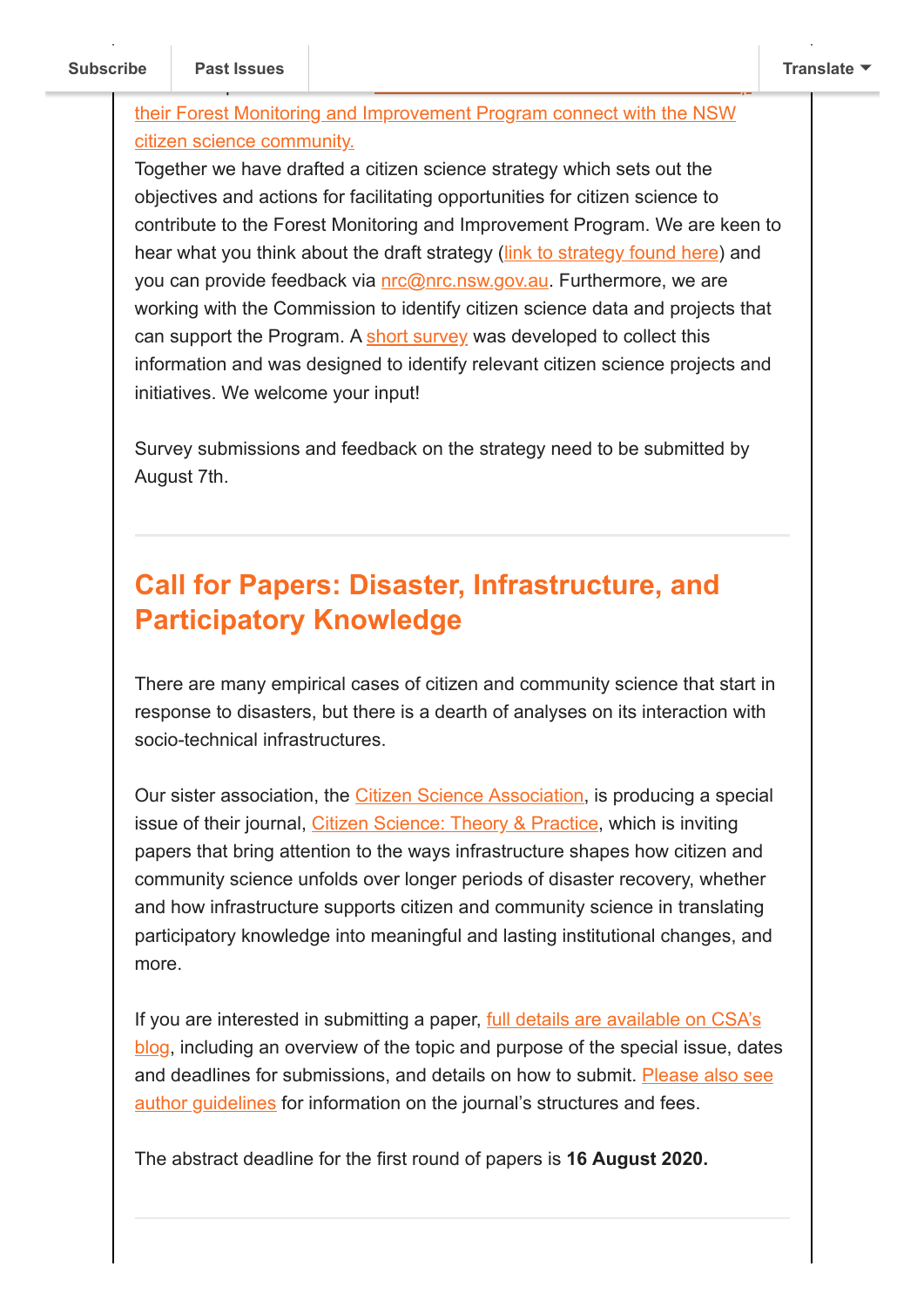**[Subscribe](http://eepurl.com/gr6ouP) Past Issues [Translate](javascript:;)**



Congratulations to **Rebecca Clancy** and family for winning our Citizen Science stamp competition! For telling us which Australian citizen science project should be made into the next Australia Post stamp, Rebecca has won a prize pack of collectible Citizen Science series postage stamps.

[Rebecca and her family suggested that a "Bees in the 'burbs in a biodiversity](https://scistarter.org/bees-in-the-burbs-in-a-biodiversity-hotspot) hotspot" postage stamp would help spread awareness about the crucial role that bees play in our environment. "A massive portion of our agricultural production benefits from bee pollination, therefore we simply MUST care for these beautiful creatures who provide us with so much" said Rebecca. Thank you so much for your entry Rebecca; your prize pack will be on its way shortly!

# **ALA Presentation: Underpinning Citizen Science in Australia**

ACSA-ACT & Region invites you to join a special online presentation by Peter Brenton of the Atlas of Living Australia (ALA).

This presentation will provide an overview of the ALA, including the tools, services, and information it provides. It will also cover the benefits to data providers in making their data freely available through the ALA. Time will also be allocated to a Q&A session were your ALA questions will be answered. All welcome to attend!

**Date: 30 July 2020 | Time: 7:30PM | Format: Online (Zoom)** 

**[More information and registration](https://citizenscience.org.au/2020/07/15/ala-presentation-underpinning-citizen-science-in-australia/)**

## **Discounted registration for ECSA Conference**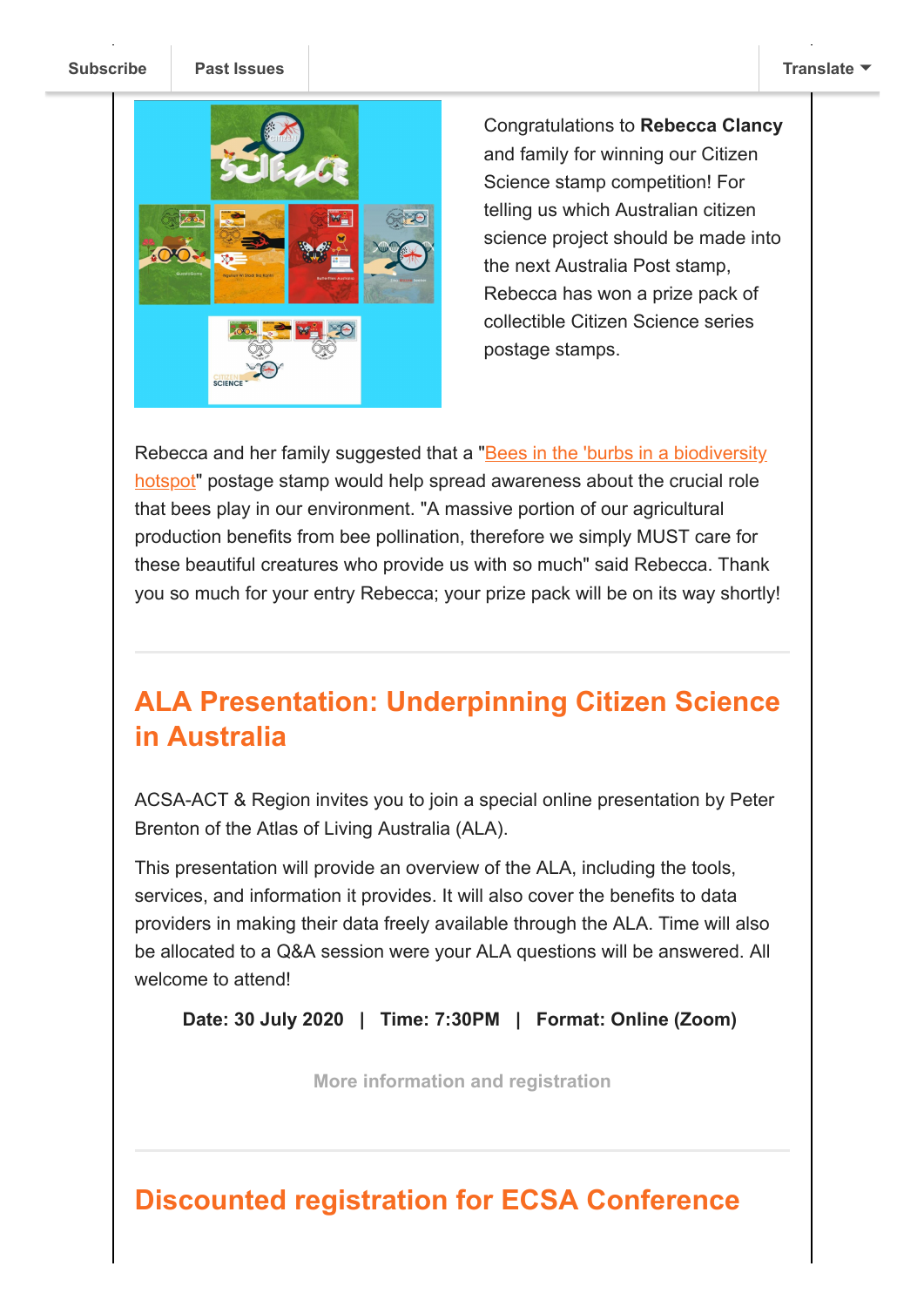members receive a 20% discount on ECSA membership fees, you will also receive an automatic **DISCOUNT CODE** for registration to the conference! This code will ensure that your conference registration fees are cheaper than the nominated supporter rate.

European Citizen Science Association (ECSA) first, not only will ACSA

**[Click here to join & register](https://ecsa.citizen-science.net/engage)**

## **The SEED Citizen Science Hub has launched!**

The [SEED Citizen Science Hub](https://citizen-science.seed.nsw.gov.au/) is a one-stop-shop for citizen scientists in NSW to explore, connect and contribute with projects, people and data. It has been co-designed with citizen scientists, for citizen scientists to support and grow citizen science in NSW, improve the quality, aggregation and availability of citizen science data and facilitate communication of the real impact citizen science can have.

Data gained through the efforts of citizen scientists can be as valuable as those obtained by scientists working in research institutions, natural history collections, government agencies and industry. The hub harnesses the enthusiasm, interest and efforts of citizen scientists to enrich the range and depth of data available, to be used as part of the rigorous evidence base for scientific and government decision making.

Learn more about the hub on the [SEED website](https://citizen-science.seed.nsw.gov.au/) and discover the impact your contributions can have by being openly available to communities, scientists and decision makers.

**[Read more](https://citizenscience.org.au/2020/07/17/seed-citizen-science-hub-launch/)**

# **National Youth Science Forum: Q&A with John Pring**

#### **By ACSA-ACT & Region Chair, John Pring**

Well, what was supposed to be a live presentation on Citizen Science to the National Youth Science Forum (NYSF) in January, the coming together of a group of Year 11 and 12 students from around Australia to encourage their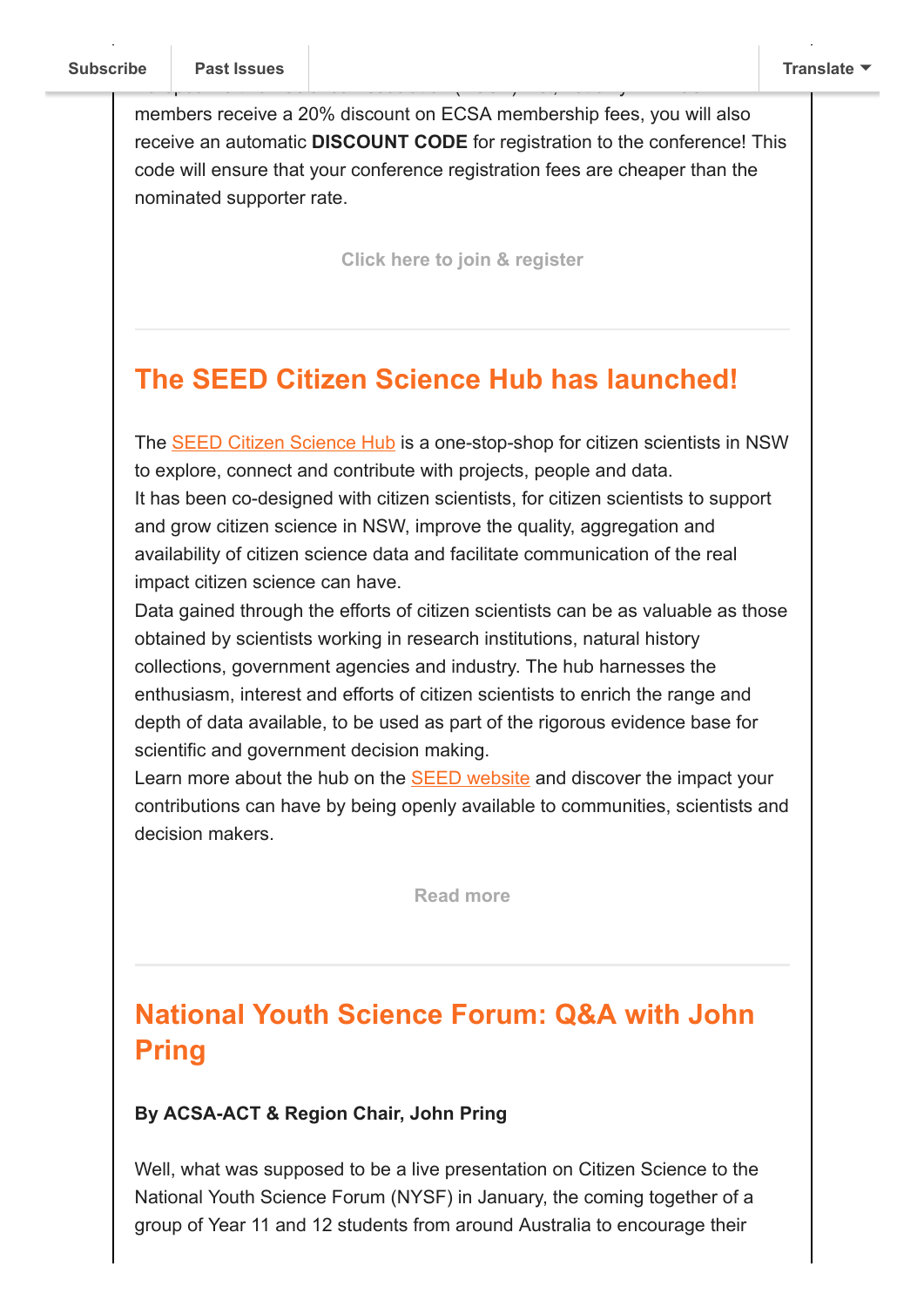#### then Covid.

In order to provide an opportunity for the cohort of students to get at least some of the information and opportunities that they would normally have gotten, the NYSF decided to move online with a series of presentations and activities. In place of my presentation I was asked to participate in an interview followed by a question and answer session.

being delayed due to the bushfires around Canberra and the low air quality and

Here are the links for those sessions if you are interested:

- [Interview with Melanie Bagg \(CEO NYSF\)](https://www.youtube.com/watch?time_continue=388&v=i7ynHJIosBA&feature=emb_logo)
- [Question and Answer session with Georgia Hadlow \(Programs and](https://www.youtube.com/watch?v=tMbCwqRnDaY&feature=youtu.be) Communications officer NYSF)

## **June Publications List now available**

Thanks to everyone who submitted their articles for the June publications list it's a bumper edition! Now availble on our website.

**[June 2020 Publications List](https://citizenscience.org.au/wp-content/uploads/2020/07/ACSA-Publications-Listing-No.-11_June-2020.pdf)**

**Please consider helping spread the word about ACSA by sharing this newsletter with people engaged in citizen science! Thank you for your continued support and interest in ACSA.**

If you have any questions, please don't hesitate to contact us:

[coordinator@citizenscience.org.au](mailto:coordinator@citizenscience.org.au) or via our [website.](http://csna.gaiaresources.com.au/wordpress/contact-us/)

Erin, Stephanie, Rosemary, Michelle, Jenn, Patrick, Cobi, Rosalinde, Maxine, Alice, Amy & Jessie



*Copyright © 2020 Australian Citizen Science Association Inc, All rights reserved.* This is the official ACSA subscription list.

**Our mailing address is:**

Australian Citizen Science Association c/o Faculty of Science, Partner Engagment & Outreach Level 2 Carslaw Building F07, The University of Sydney, NSW, 2006